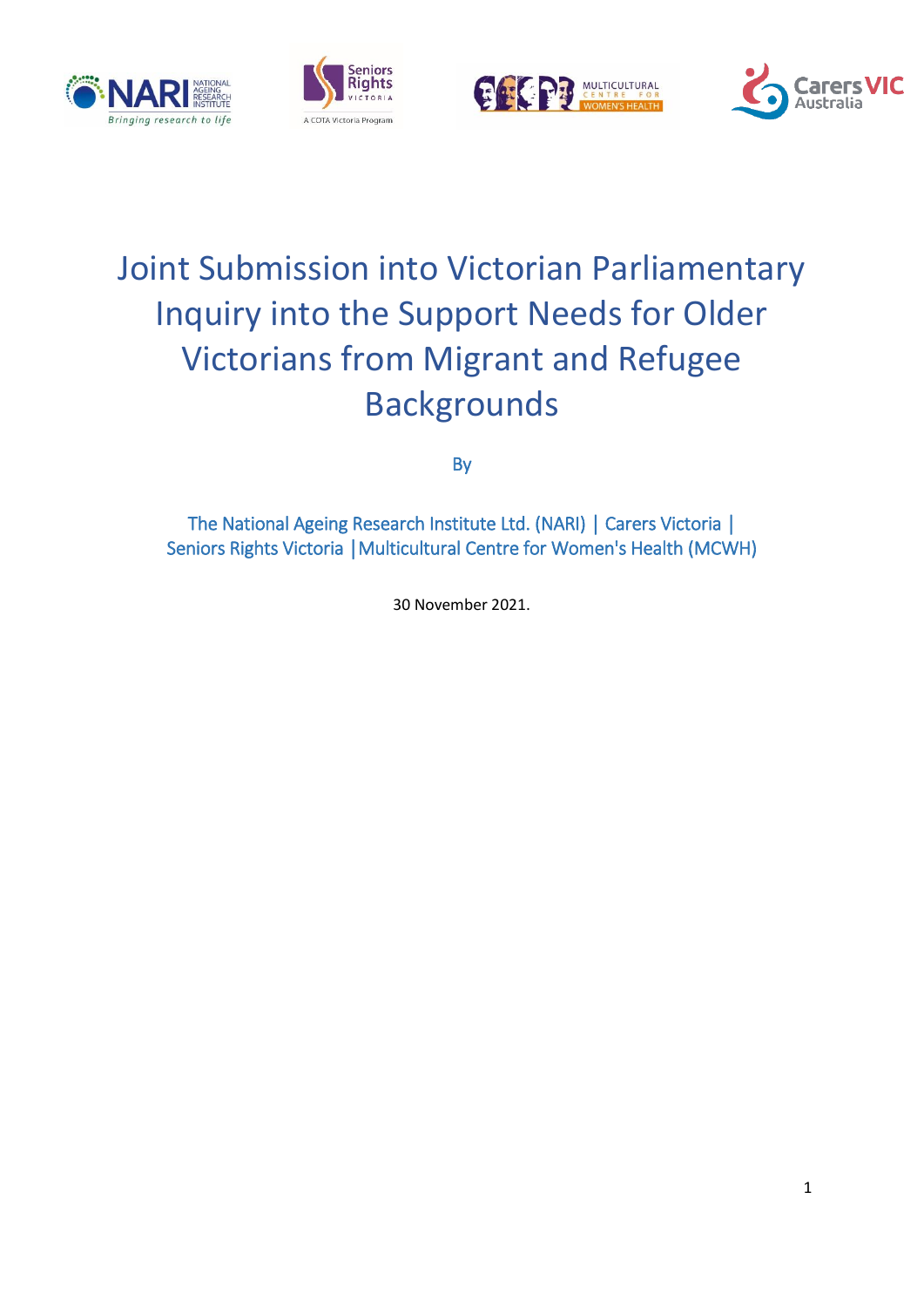







## Key recommendations

- 1. Reduce disparities in migrant and refugee communities by:
	- 1.1. Implementing initiatives that educate, upskill and support migrant and refugee family carers to ensure sustainable care relationships with older people.
	- 1.2. Implementing intergenerational programmes to increase older migrant and refugees digital literacy, noting their need to access equipment and stable internet connection.
- 2. Improve the system by:
	- 2.1. Enacting legislation and policy that support multi-lingual and culturally appropriate service delivery that recognises the impact of systemic inequality and the impacts of gender, race, and age discrimination, and the challenges of social isolation, language barriers, and cultural disconnection.
	- 2.2. Investing in care models that facilitate community-level integration of services (e.g. between family violence, elder abuse, and the variety of cultural groups and services in Victoria).
	- 2.3. Building capacity in the health, aged care, and community care sector on how to develop and adapt resources in order to deliver culturally and linguistically responsive services.
	- 2.4. Adequately upskilling, resourcing and embedding bilingual workers across health, aged care, and community care sectors.
	- 2.5. Engaging migrant and refugee communities, including older people and carers, in the codesign of services through active outreach and consultation by bicultural staff.
- 3. Improve data quality by:
	- 3.1. Improving the consistency of routinely collected data about older migrants and refugees. For example, collecting gender-disaggregated data and adopting relevant FECCA  $recommendations<sup>1</sup>$  on data collection.
	- 3.2. Investing in participatory research that uses co-design and co-production methods to increase the evidence-base for older migrant and refugee Victorian's health and wellbeing in Australia.

# An increasingly ageing and multicultural nation

Australia is unique in being one of the most multicultural countries in the world, more so than the US, Canada, and New Zealand.<sup>2</sup> About 30% of Australians aged 65+ were born overseas, mainly in non-English speaking countries, and  $>24\%$  speak a language other than English at home.<sup>3</sup> Demographic projections show that in coming decades the proportion of older migrant and refugee Australians will increase with the highest growth rates projected for the Asia-born populations (>200% growth).<sup>4</sup>

## Structural burden

Australia's care systems are notoriously fragmented. Government subsidized care involves a confusing array of different programs and levels, bureaucratic applications, and long waiting times. Older people and their family carers' encounters with these systems can be often unproductive and increase distress. For migrants this is further amplified by cultural and linguistic minority status. Language barriers, cultural differences, and restrictive migration conditions increase the structural burden associated with engaging with the systems in ways not experienced by the Anglo-Australian majority. This makes it impractical and expensive for many new migrants to access suitable aged care for their parents in Australia, especially in the South Asian communities. 5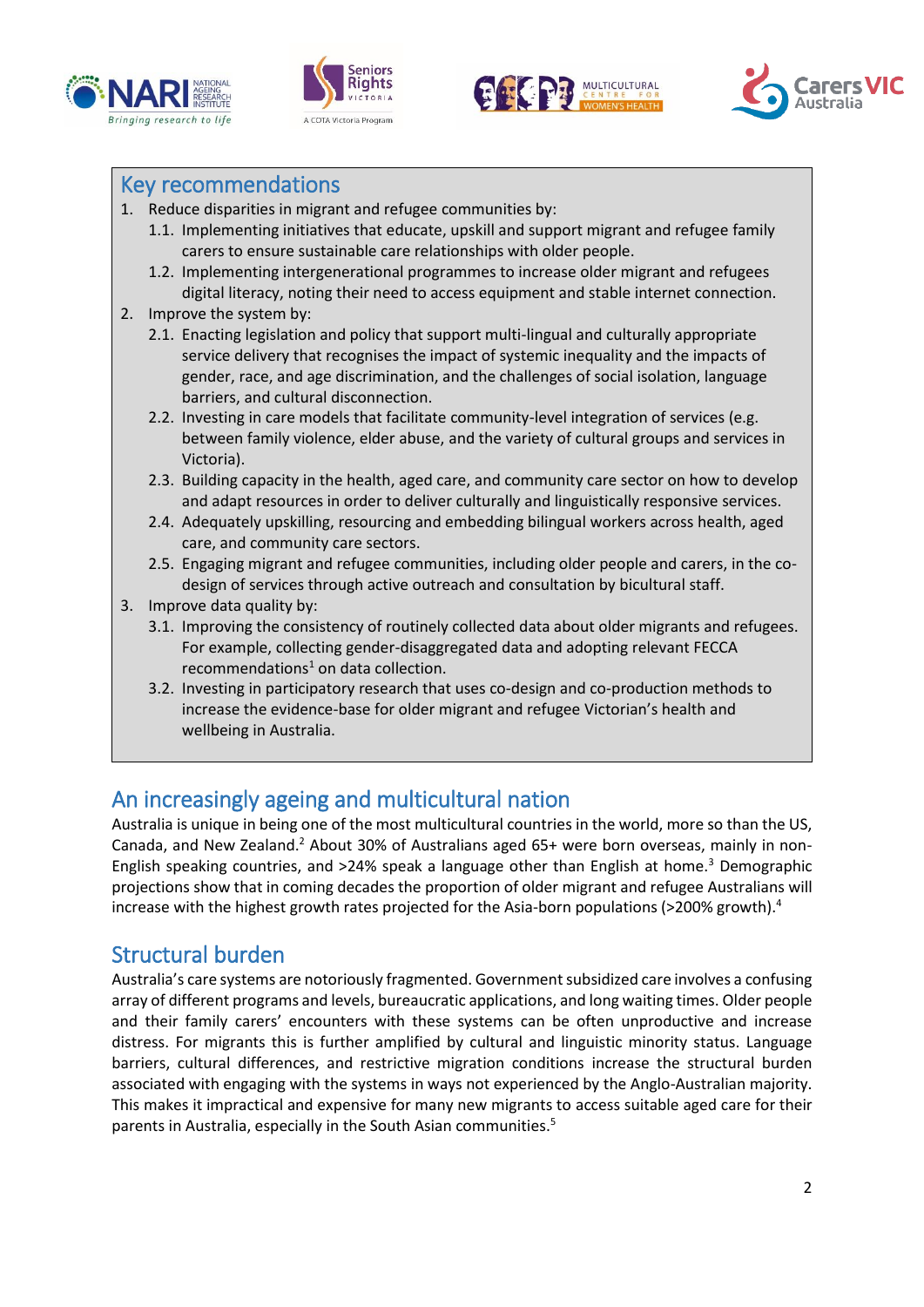







Ethno-specific services and community organisations play an important role in integrating roles for older people from migrant and refugee backgrounds, and their carers to bridge divides between services, systems and cultures.<sup>5,6</sup> However, community supports are not equally distributed between different migrant groups, being strongest among migrant populations with longer historiesin Australia (such as Chinese-, Greek-, and Italian-speakers). 4,7

In order to improve the health and wellbeing of older migrant and refugee Victorians, there is a need to embed an intersectional framework to examine the impact of specific policy approaches on different groups of people including migrant and refugee women, migrant and refugee carers, and migrant and refugee people with disabilities. There is practical need for community-level integration of services and legislation and policy that supports multi-lingual and culturally appropriate provision of these services. 8

## Key issues

#### Carers

In migrant and refugee communities, the majority of care for older people is undertaken at home by family carers, especially women. Evidence from a two-year project called *Dealing With It Myself* conducted by MCWH demonstrates that migrant and refugee women carers, including older carers, faced unique challenges, including long-term financial vulnerability into old age, being more likely to engage in multiple caring/ intergenerational caring responsibilities, with lack of high quality, culturally appropriate and accessible support services.<sup>9</sup>

As highlighted by Carers Victoria in *Dealing With It Myself*, <sup>9</sup> while an older spouse within a couple might be recognised (by medical staff and Centrelink) as a primary carer, many older couples are codependent on each other and in turn dependent on their adult children, who take on a significant caring role because they are more confident in English and in navigating the health system. It is thus important that the care system adopt family centred practises that recognise shared care.

Caring is rewarding but also very challenging. For example, primary carers who communicate with an older Australian care recipient in a non-English language are 83% more likely to experience psychological distress compared to primary carers who communicate with the older care recipient in English (O.R=1.83). <sup>10</sup> Migrant and refugee family carers of people living with dementia experience more than double the rates of psychological distress compared to the Australian born (OR=2.45).<sup>11</sup> Research shows that older Greek and Italian communities experience higher rates of psychological distress than other migrant and refugee communities in the 65+ cohort.<sup>12</sup>

Some of the factors that predict psychological distress in primary carers of older migrant and refugee Australians include not speaking English at home (O.R=3.64), higher weekly income (OR=3.59), and higher self-rated health (OR=0.40).<sup>10</sup>

Alongside the physical and psychological distress associated with care, the provision of unpaid care also leads to loss of household productivity and income<sup>13</sup> and less opportunities to socialise. Carers aged 65+ are the least likely to engage in social and cultural activities outside their homes, which can increase social isolation and adversely affect mental health.<sup>14</sup> Caring is also highly gendered across all cultural contexts, and women are overwhelmingly meeting the demand for informal care. The *Dealing*  With It Myself<sup>9</sup> report also showed that migrant and refugee carers experience high levels of social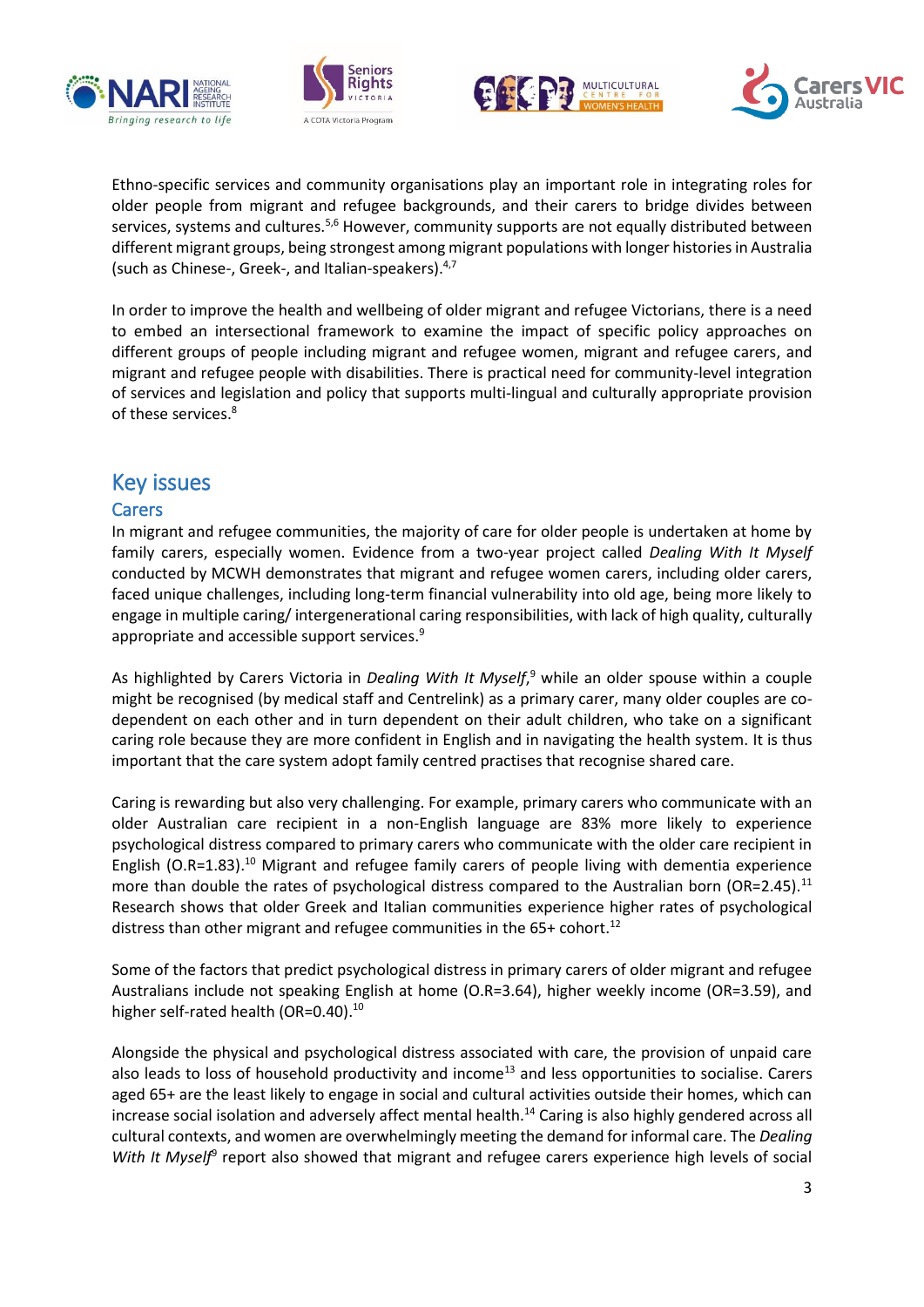







isolation and loneliness and this presented a significant challenge for people, as they were also excluded from formal support services.

Therefore, Government needs to invest in community-led, culturally responsive initiatives that educate, upskill and support migrant and refugee carers to improve their mental health and wellbeing, and ensure care relationships are sustainable. Improving informal carers' skills and knowledge can reduce over-prescription of psychotropic medications, avoidable hospitalisation, and institutionalisation for care recipients.

#### Digital literacy

Digital technologies, such as animation and chat-bots, hold considerable potential to improve care because they are available 24/7, offer instant and consistent answers, promote participant engagement, and help to navigate services. Such technologies also overcome barriers of limited time, geographic isolation, and limited literacy. Via smartphones, tablet devices, and/or computers people can access information online, learn where to seek help, and how to provide care.<sup>15</sup>

More than 20 million Australians or 88% of the population already use the internet, often spending >40 hr/week online.<sup>16</sup> Rates of digital inclusion are even higher in *younger* migrant and refugee communities (2.8 points above the national average). $^{17}$ 

Investment in initiatives to increase digital literacy among older migrant and refugee Australians has the added benefit of increasing health and financial literacy and reducing social isolation and loneliness. Intergenerational programs could help achieve such outcomes. However, such programs should be carefully implemented to minimise the risk of older people from migrant backgrounds being subject to online scams. Additionally, older people from migrant communities will need to be provided with resources to go online this includes not only the hardware (e.g. tablets, modems) but also accurate information in-language, and support for viable internet connection.

The COVID-19 pandemic showed that many services could be delivered online or over the phone, extending the geographic reach and sometimes increasing efficiencies by cutting out travel time for professionals. However, it is important to recognise that many older people, particularly those with any communication difficulties or low digital literacy, may struggle with online options. It is important that services are still resourced to conduct face-to-face services, particularly in instances such as giving legal advice where documents need to be viewed, and decision-making capacity assessed.

#### Data quality

Understanding of the issues facing older Victorians from migrant and refugee backgrounds relies on high-quality data collection. Unfortunately, the collection of cultural and linguistic information is inconsistently captured and reported across many Victorian services and agencies, and also omits important aspects of cultural diversity such as ancestry and ethnicity. This issue has been highlighted in the Victorian Family Violence Data Collection Framework in examining the collection of culturally and linguistically diverse (CALD) variables.<sup>18</sup> Similarly, the Victorian Admitted Episodes Dataset (VAED) and the Victorian Emergency Minimum Dataset (VAED) do not include any mandatory indicators about ethnicity, ancestry, and religion – all well-known influencers on older migrant and refugee peoples' healthcare use. It is also important that data is disaggregated by gender and other sociodemographic variables to ensure a more meaningful understanding of health inequity, and to develop evidencebased responses to issues.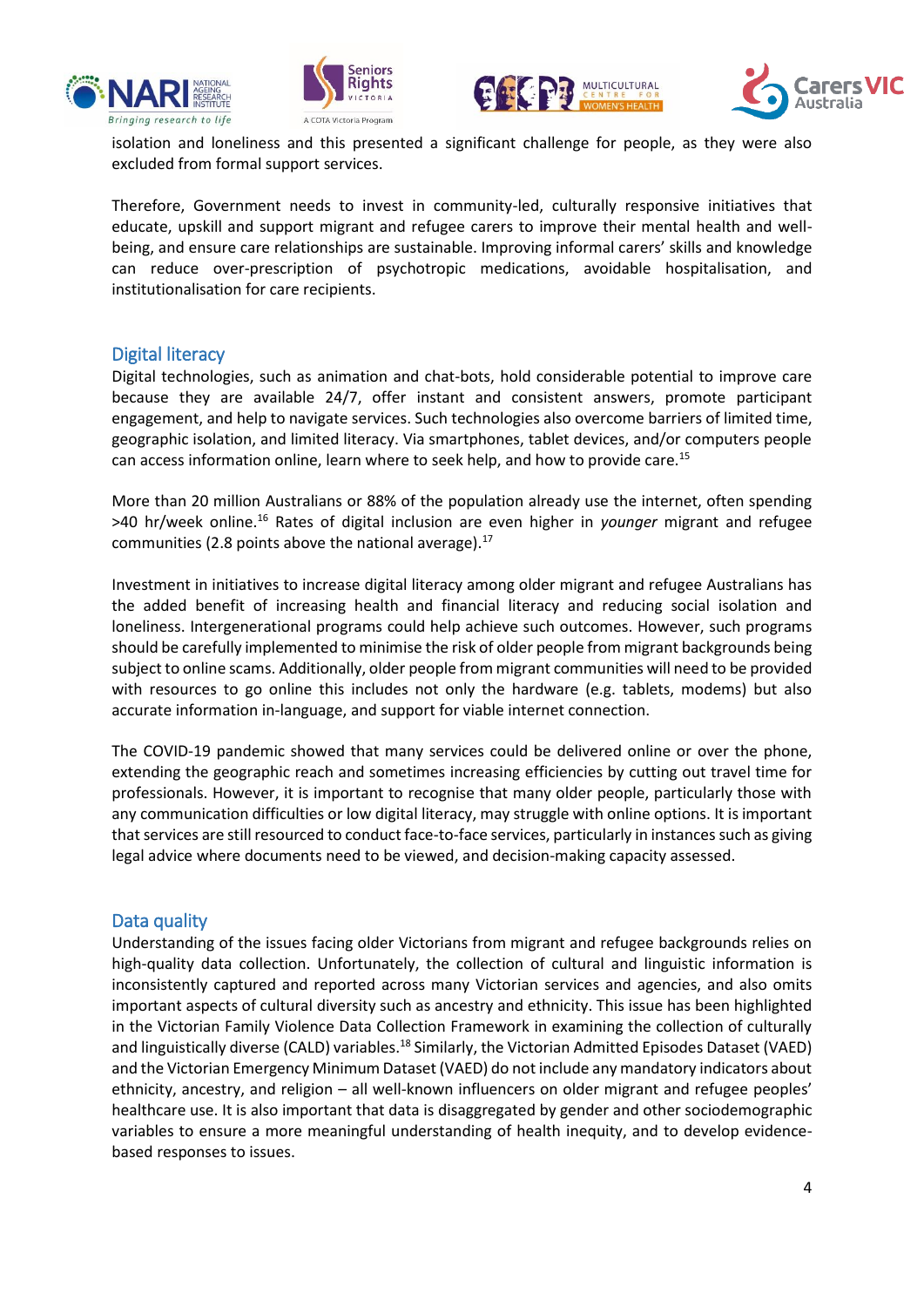







Additionally, often family carers from migrant and refugee backgrounds do not identify as 'carers' on account of traditional ageing, family values and gender roles and are therefore likely to be 'hidden carers'.<sup>19</sup> Questions used in routine data collection should refer to definitions captured with the Victorian Carer Recognition Act 2012 and focus on care responsibilities.

Finally, we note the Federation of Ethnic Communities Council of Australia (FECCA)<sup>1</sup> recently listed 10 key recommendations to improve the national collection of data relating to cultural, ethnic and linguistic diversity. Adoption of relevant recommendations (see Box 1) will improve the standards of data collection in Victoria, particularly in mandating the collection of cultural, ethnic and linguistic diversity within administrative datasets.

Box 1: Relevant FECCA recommendations to improve data quality

1. The collection of data on cultural, ethnic and linguistic diversity should be nationally consistent, comparable and compatible, and apply the FAIR Data Principles.

2. Administrative data sets (including primary health care and general practice) should include appropriate measures of cultural, ethnic and linguistic diversity in order to inform evidence-based policy development, resource allocation and service planning. Only then can we ensure that services are accessible, inclusive, and responsive to the needs of all people in Australia.

3. In order to be representative of the Australian population as a whole, general population surveys should ensure that sampling methodologies and collected data are inclusive of people from culturally, ethnically and linguistically diverse backgrounds.

4. (a) Funding bodies for social and health research (including clinical trials) should require applicants to demonstrate how the proposed research will be inclusive of people from culturally, ethnically and linguistically diverse backgrounds so as to not compound health inequities.

(b) Health, including disease onset and outcomes, and health risk factors and determinants are clearly patterned by ethnicity internationally, yet Australian data are severely lacking in this area. Australian data should include, where relevant, an indicator of ethnicity.

5. The Government should:

(a) refresh its Multicultural Access and Equity Policy and include mandated cultural, ethnic and linguistic data collection requirements from Government departments and agencies.

(b) establish a robust mechanism for oversight of implementation and reporting.

6. Consideration should be given to the feasibility and usefulness of introducing a selfidentifier of culture and/or ethnicity similar to the Aboriginal and Torres Strait Islander selfidentifier.

7. Consideration should be given to the feasibility and usefulness of introducing a variable relating to race/ethnicity, particularly in health and medical research.

#### Access to healthcare

Older people from migrant and refugee communities experience barriers to accessing essential healthcare services. Barriers include: lack of culturally and linguistically appropriate services, language barriers, mobility and transport difficulties, and lower socio-economic status.<sup>20</sup> In addition, preliminary findings reveal lower rates of primary health care utilisation amongst older migrant and refugee Australians when compared to older Australians born in Australia (IRR=0.94).<sup>10</sup> Significant barriers to accessing dental care have also been reported amongst larger migrant communities in Victoria<sup>21-23</sup> with gender, time lived in Australia, and health insurance coverage being significant predictors of barriers. 10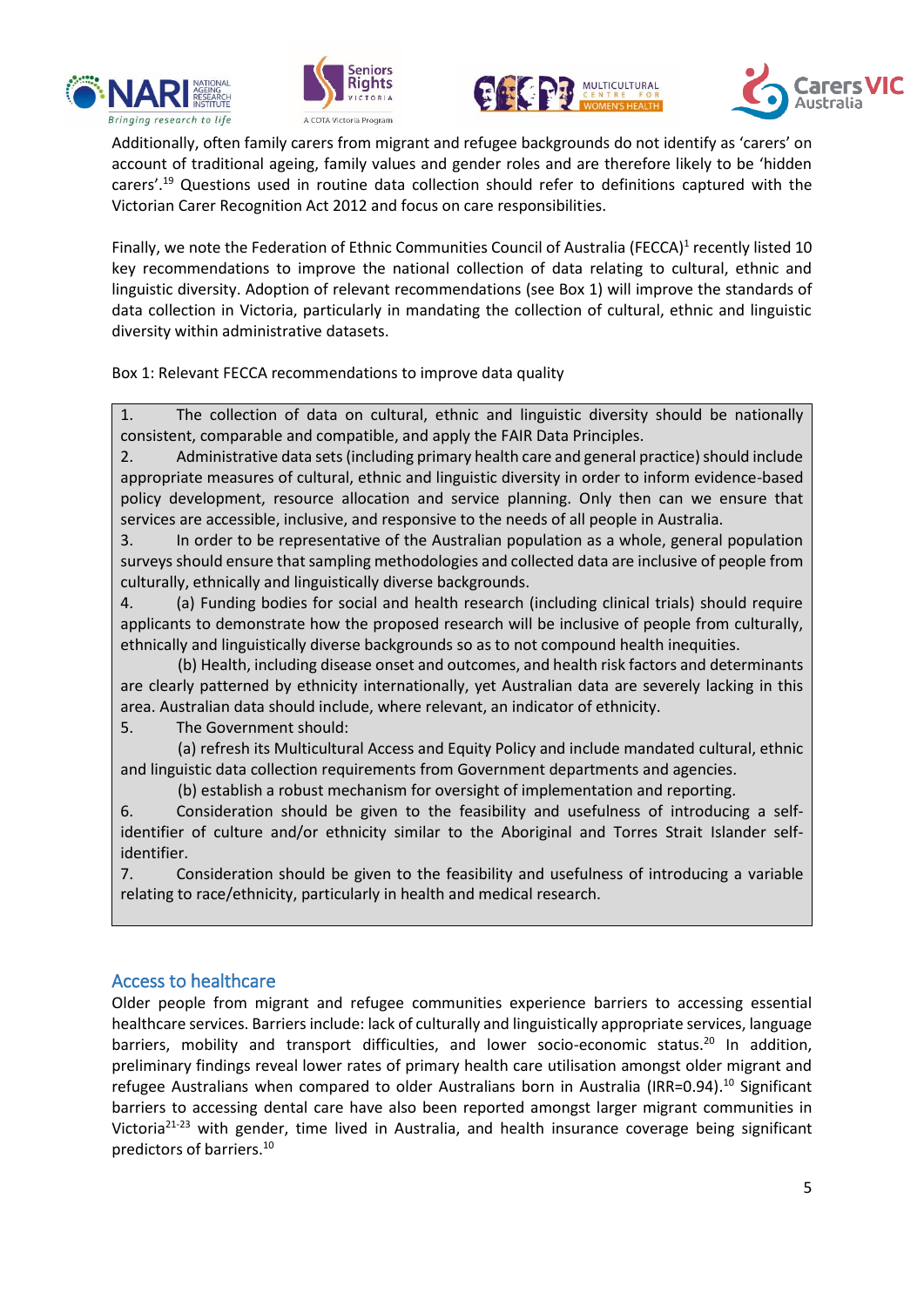







To overcome these longstanding structural barriers, Government must ensure that services are affordable for everyone, regardless of visa category, build capacity in the health, aged care, and community care sector on how to culturally adapt resources in order to deliver culturally-appropriate services. Additionally, bilingual workers need to be adequately resourced and embedded across these sectors.

#### Elder abuse

Older people face multiple barriers to recognising elder abuse and accessing services to address the abuse they have experienced, including feelings of shame and stigma as well as fear of adverse consequences for the perpetrator.<sup>24</sup> These barriers can be even more challenging when the perpetrator is the older person's own child, as is common for clients of elder abuse services such as Seniors Rights Victoria.<sup>25</sup> Older people from refugee and migrant backgrounds, particularly those who do not speak English and those who have more recently arrived in Australia, will often have their children assisting them to access services and interpret information. For this reason, if the adult child is responsible for the abuse, the older person has even more limited options for accessing support. Additionally, older women are more likely to experience elder abuse, which suggests that gender is an important factor to consider.<sup>25</sup>

In order to ensure that older people from all cultures and ethnicities are properly supported, elder abuse services need to be resourced to provide culturally appropriate services that can be accessed in multiple ways and are not reliant on the involvement of younger family members, English-speakers or those with a high degree of digital literacy. There needs to be a commitment to face-to-face services, the provision of bilingual workers where possible, and the active building of relationships between family violence and elder abuse services with the variety of cultural groups and services in Victoria.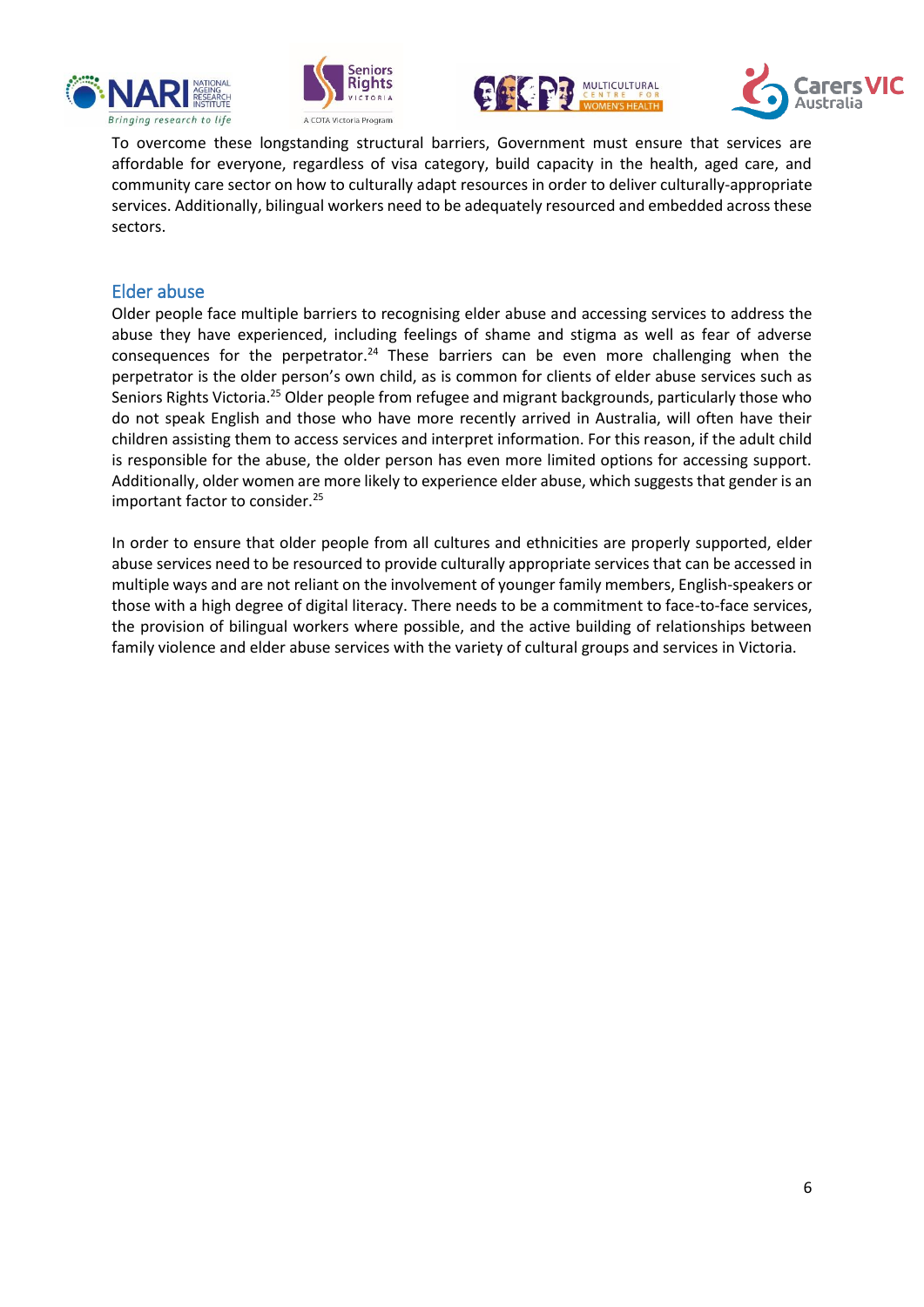







### Who we are

**The National Ageing Research Institute (NARI)** is an independent research institute focused on translational research in ageing. A key focus of NARI's work is research with culturally and linguistically diverse (CALD) older people, conducted in partnership with communities, health professionals, and service providers.

**Carers Victoria** is a not-for-profit organisation that helps families and friends in our community who are caring for someone who needs support due to ageing, disability, mental illness, or other significant health issues. We are the state-wide peak body for all unpaid family and friend carers.

**Seniors Rights Victoria (SRV)** is a specialist community legal centre that works to prevent elder abuse and safeguard the rights, dignity and independence of older people. SRV operates under the principles of empowerment of older people, working with individuals to increase their degree of selfdetermination, enabling them to represent their own interests and claim their rights.

**Multicultural Centre for Women's Health (MCWH)** is a community-based, national organisation led by and for migrant and refugee women. MCWH provides tailored, responsive, accessible and equitable wellbeing programs for migrant and refugee women across Victoria. MCWH also delivers training for service providers, provides input into policy and builds capacity of employers, community service organisations, local councils and health services to adapt their programs to better respond to migrant and refugee women's needs.

#### **Prepared by:**

- Prof Bianca Brijnath & Mr Kerry Hwang, NARI
- Dr Margaret Boulos, Carers Victoria
- Ms Rebecca Edwards & Ms Melanie Joosten, Seniors Rights Victoria
- Dr Maria Hach & Dr Giang Tran, MCWH

#### **For further information:**

Professor Bianca Brijnath Director Social Gerontology National Ageing Research Institute (NARI).

**T** +61 3 8387 2294 | **M** 0433 043 708 **E** [b.brijnath@nari.edu.au](mailto:b.brijnath@nari.unimelb.edu.au)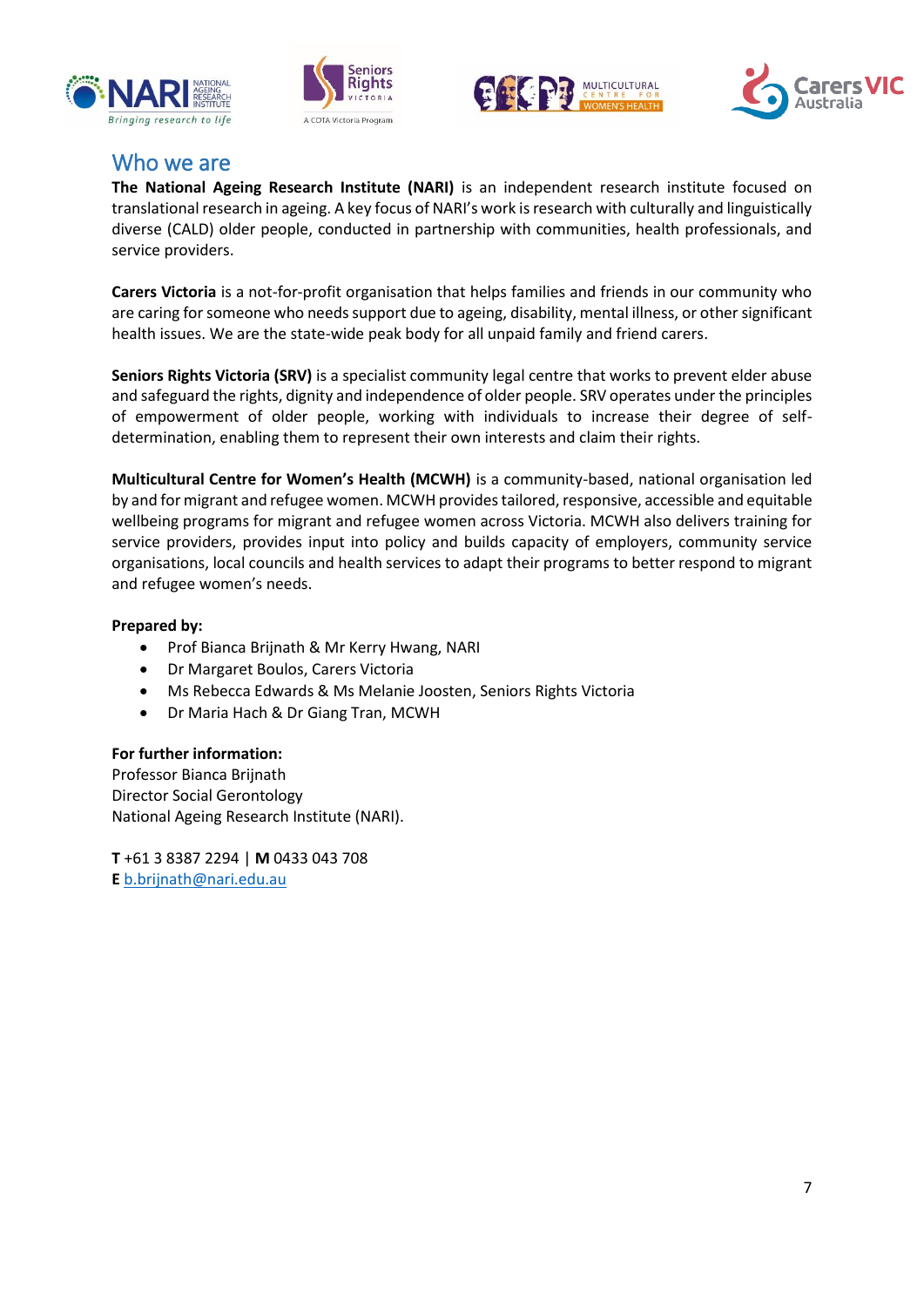







# References

1. The Federation of Ethnic Communities' Councils of Australia (FECCA). If we don't count it ... it doesn't count!: Towards Consistent National Data Collection and Reporting on Cultural, Ethnic and Linguistic Diversity. Canberra: FECCA, 2020.

2. Department of Economic and Social Affairs PD. International migrant stock 2015. New York: United Nations 2015.

3. Australian Bureau of Statistics. Cultural Diversity. TableBuilder. , 2016.

4. Wilson T, McDonald P, Temple JB, Brijnath B, Utomo A. The changing country of birth composition of Australia's older population. *Genus* 2020; **76**.

5. Brijnath B, Gilbert AS. Aged care policy and structural burden: Transnational ambiguities in India and Australia In: Nakamura S, Funahashi K, Matsuo M, eds. Life and Death in Contemporary South Asia. London: Routledge; 2021.

6. Brijnath B, Gilbert AS, Antoniades J, et al. Boundary-crossers: How providers facilitate ethnic minority families' access to dementia services. *J Gerontol B Psychol Sci Soc Sci* 2021.

7. Radermacher H, Feldman S, Browning C. Mainstream versus ethno-specific community aged care services: it's not an 'either or'. *Australas J Ageing* 2009; **28**(2): 58-63.

8. Bernstein A, Merrilees J, Dulaney S, et al. Using care navigation to address caregiver burden in dementia: A qualitative case study analysis. *Alzheimers Dement (N Y)* 2020; **6**(1): e12010.

9. Aryal R. Dealing with it myself: Supporting Immigrant and Refugee Carers in Australia. Melbourne: Multicultural Centre for Women's Health, 2017.

10. Hwang K. Ageing of older migrant Australians: An analysis harnessing population level datasets [PhD thesis in preparation]. Melbourne: The University of Melbourne; 2021.

11. Temple JB, Dow B. The unmet support needs of carers of older Australians: prevalence and mental health. 2018.

12. Brijnath B, Antoniades J, Temple J. Psychological distress among migrant groups in Australia: results from the 2015 National Health Survey. *Social psychiatry and psychiatric epidemiology* 2020; **55**(4): 467-75.

13. Prince M, Wimo A, Guerchet M, Ali GC, Wu YT, Prina M. World Alzheimer Report 2015. The global impact of dementia: an analysis of prevalence, incidence, cost and trends. London: Alzheimer's Disease International 2015.

14. Australian Bureau of Statistics. 44300DO030\_2018 Disability, Ageing and Carers, Australia: Summary of Findings, 2018. Canberra: ABS; 2019.

15. Livingston G, Huntley J, Sommerlad A, et al. Dementia prevention, intervention, and care: 2020 report of the Lancet Commission. *The Lancet* 2020; **396**(10248): 413-46.

16. Statista. Internet usage in Australia - statistics & facts. 2021.

https://www.statista.com/topics/5261/internet-usage-in-australia/1 February 2021).

17. Thomas J, Barraket J, Wilson CK, et al. Measuring Australia's digital divide: the Australian digital inclusion index 2019: RMIT University; 2019.

18. Victoria SGo. Victorian Family Violence Data Collection Framework Melbourne, 2019.

19. Judd-Lam S, Saich F. Identifying and supporting hidden carers in social housing. Sydney: Carers NSW, 2017.

20. The Federation of Ethnic Communities' Council of Australia. Review of Australian Research on Older People from Culturally and Linguistically Diverse Backgrounds. Canberra: FECCA, 2015.

21. Mariño R, Minichiello V, MacEntee MI. Understanding oral health beliefs and practices among Cantonese‐speaking older Australians. *Australasian journal on ageing* 2010; **29**(1): 21-6. 22. Mariño R, Wright C, Schofield M, Minichiello V, Calache H. Factors associated with selfreported use of dental health services among older Greek and Italian immigrants. *Special Care in* 

*Dentistry* 2005; **25**(1): 29-36.